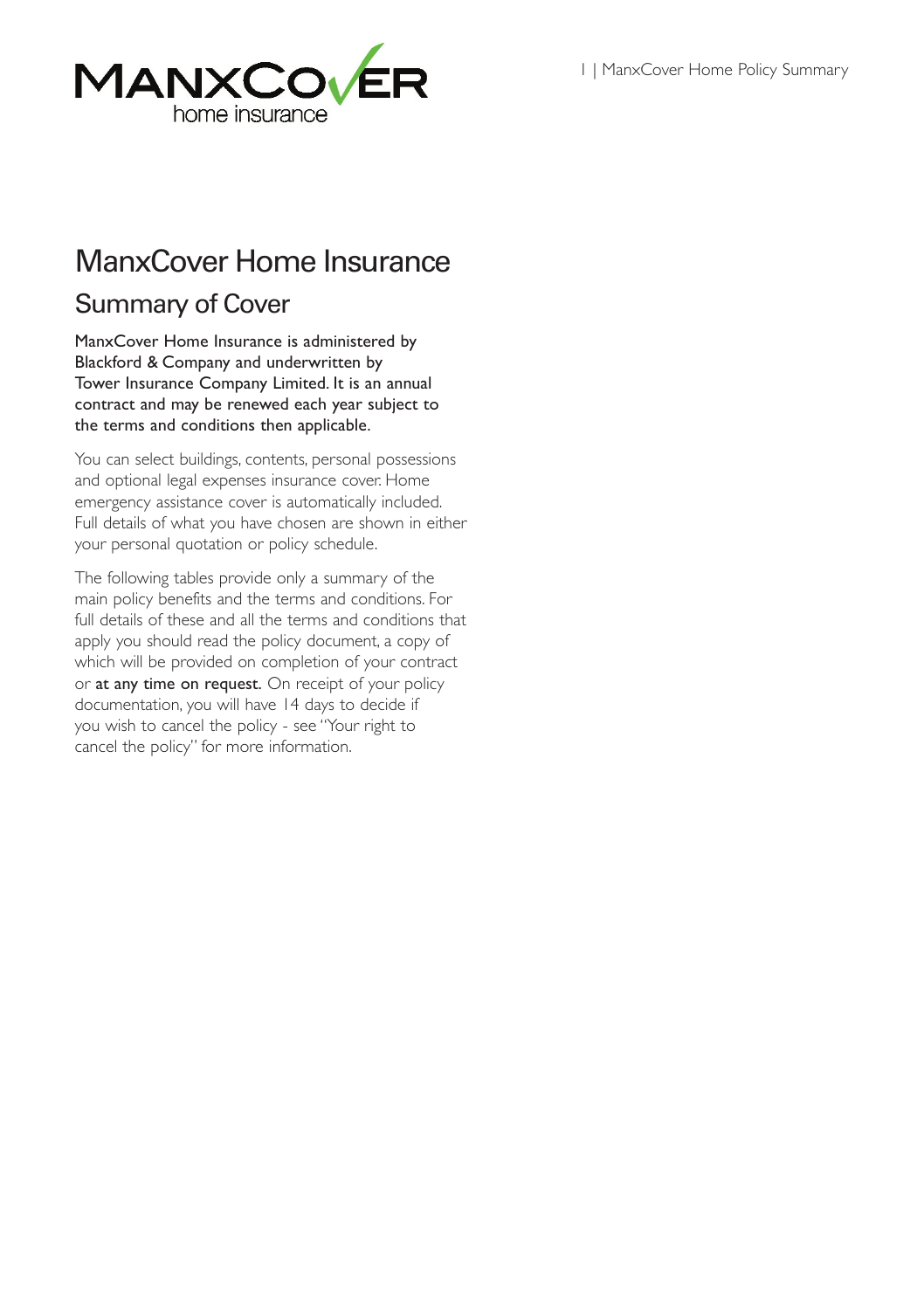#### Table 1 Buildings Insurance

If you select Buildings Insurance, the following will automatically be included:

| <b>FEATURES &amp; BENEFITS</b>                                                                                                                                                                                                                                            | SIGNIFICANT EXCLUSIONS OR LIMITATIONS                                                                                                                                                                                                                                                                                                | <b>POLICY SECTION</b> |
|---------------------------------------------------------------------------------------------------------------------------------------------------------------------------------------------------------------------------------------------------------------------------|--------------------------------------------------------------------------------------------------------------------------------------------------------------------------------------------------------------------------------------------------------------------------------------------------------------------------------------|-----------------------|
| <b>Structure Damage</b><br>Covers the buildings of your home<br>and other permanent structures on<br>your land such as its garages and<br>outbuildings, drives, walls and patios<br>against damage by fire, flood, storm,<br>escape of water and other similar<br>causes. | Damage caused to fences, hedges or<br>gates by storm or flood is excluded.<br>• For subsidence claims you must pay<br>the first $£1.000$ .<br>Damage caused by structures bedding<br>down or settlement of newly made<br>up ground.<br>• Damage caused by chemicals reacting<br>with any materials from which your<br>home is built. | <b>Buildings</b>      |
| <b>Trace and Access</b><br>Covers the cost of tracing an escape<br>of water or oil from your heating or<br>water system.                                                                                                                                                  | Cover is limited to £5,000.                                                                                                                                                                                                                                                                                                          | <b>Buildings</b>      |
| Standard Accidental Damage<br>Covers the accidental breakage of<br>glass in windows, ceramic hobs,<br>bathroom suites, drains and pipes<br>and accidental damage to cables and<br>underground tanks.                                                                      | • Excludes wear and tear.<br>• Some specific causes of damage may<br>be excluded.                                                                                                                                                                                                                                                    | <b>Buildings</b>      |

ManxCover Home Insurance also includes the following cover to Buildings Insurance:

| <b>FEATURES &amp; BENEFITS</b>                                                                                                                                                      | SIGNIFICANT EXCLUSIONS OR LIMITATIONS POLICY SECTION |                  |
|-------------------------------------------------------------------------------------------------------------------------------------------------------------------------------------|------------------------------------------------------|------------------|
| <b>Full Accidental Damage</b>                                                                                                                                                       |                                                      |                  |
| Over and above our standard cover,<br>this provides extra protection against<br>damage caused by accidents such as<br>putting your foot through a ceiling or<br>damaging a worktop. | • See Standard Cover above.                          | <b>Buildings</b> |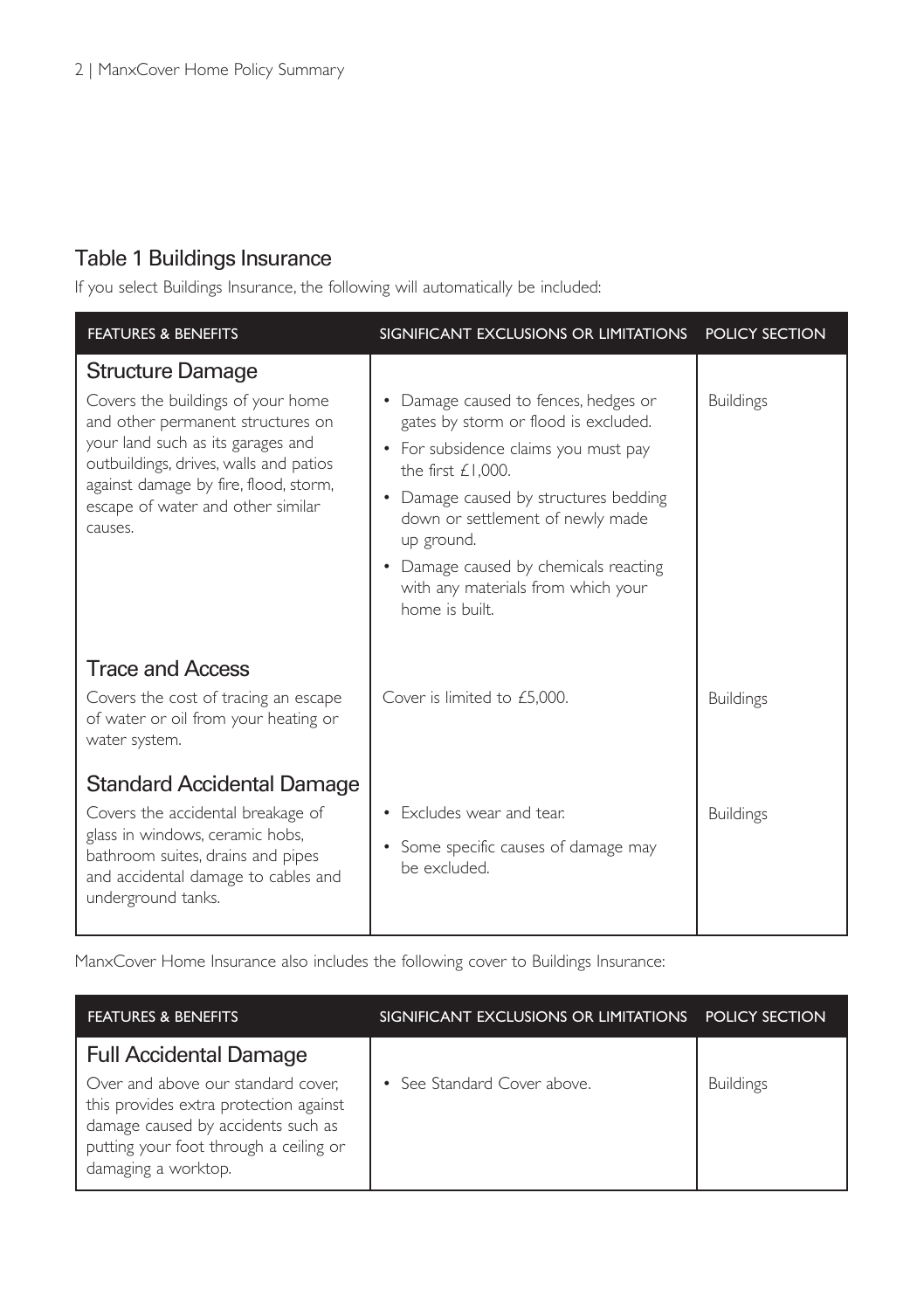#### Table 2 Contents Insurance

If you select Contents Insurance, the following will automatically be included:

| <b>FEATURES &amp; BENEFITS</b>                                                                                                                                                                                                                                                                               | SIGNIFICANT EXCLUSIONS OR LIMITATIONS                                                                                        | <b>POLICY SECTION</b> |
|--------------------------------------------------------------------------------------------------------------------------------------------------------------------------------------------------------------------------------------------------------------------------------------------------------------|------------------------------------------------------------------------------------------------------------------------------|-----------------------|
| New For Old<br>Covers the contents in your home<br>against loss or damage by fire, flood,<br>storm, theft, escape of water and<br>other similar causes.                                                                                                                                                      | • If the sum insured is less than the full<br>replacement value your claim may be<br>reduced.                                | Contents              |
| Freezer Food<br>Loss or damage caused by a rise or<br>fall in temperature or if the food<br>is contaminated by refrigerant or<br>refrigerant fumes.                                                                                                                                                          | • Loss or damage caused by an electricity<br>or gas company deliberately cutting off<br>or reducing the supply to your home. | Contents              |
| Wedding, Civil Partnership,<br>Birthday, Christmas and<br>Religious festivals increase<br>The amount insured is increased by<br>10% of your contents sum insured<br>for one month before and one<br>month after the wedding day, civil<br>partnership ceremony, birthday,<br>Christmas or religious festival |                                                                                                                              | Contents              |
| Valuable Items<br>Possessions such as your jewellery,<br>watches or paintings are insured for<br>a total value 1/3 of your contents sum<br>insured.                                                                                                                                                          | You must tell us if any item you own is<br>worth more than £2,500.                                                           | Contents              |
| <b>Standard Accidental Damage</b><br>Covers accidental damage to<br>television, satellite, video, audio and<br>computer equipment, and breakage<br>of mirrors, ceramic hobs or any glass<br>in furniture such as glass tables or<br>cabinets.                                                                | • Excludes wear and tear.<br>• Some specific causes of damage may<br>be excluded.                                            | Contents              |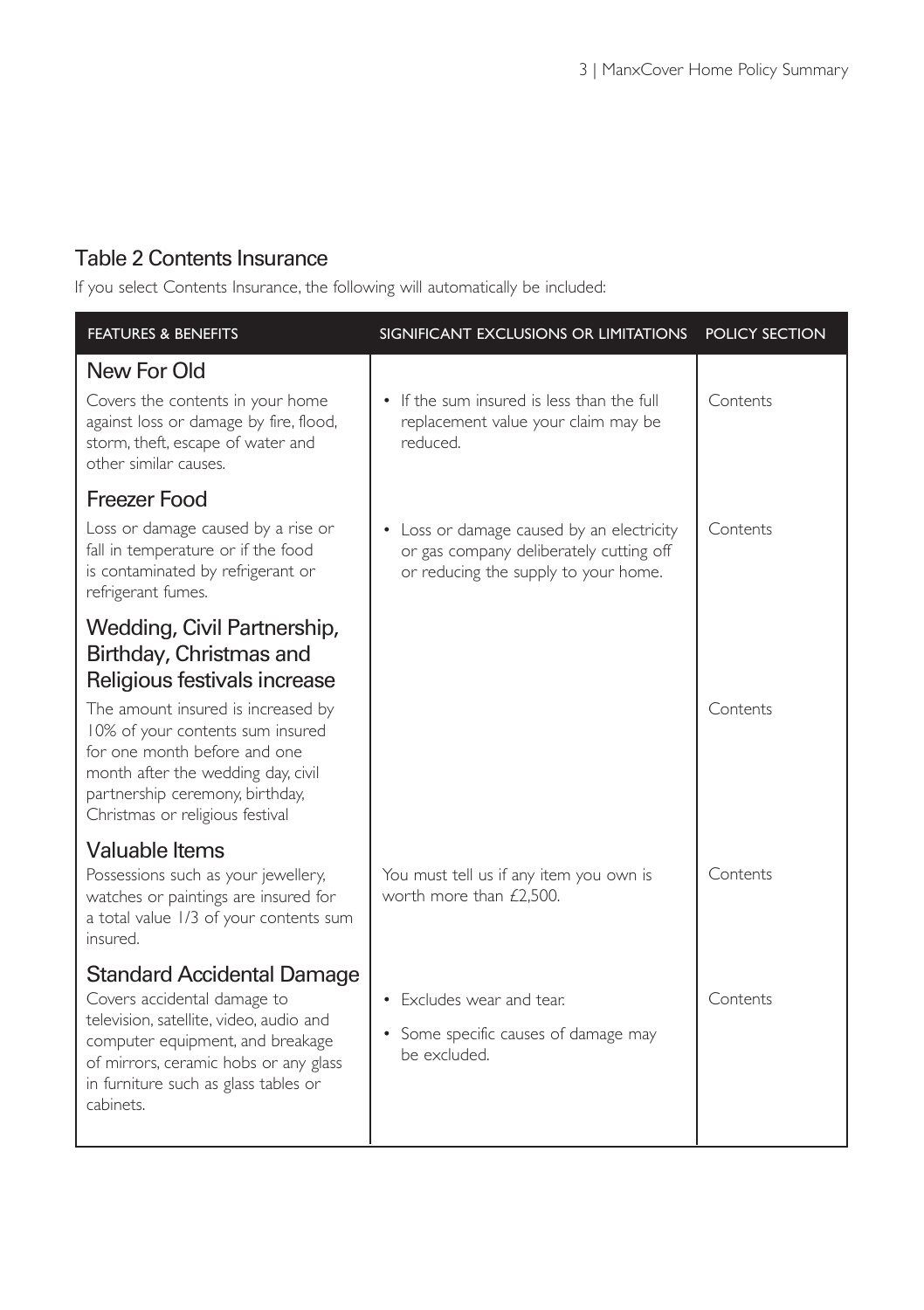#### Table 2 Contents Insurance (continued)

You may choose to add the following cover to Contents Insurance:

| <b>FEATURES &amp; BENEFITS</b>                                                                                                                                                                                                               | SIGNIFICANT EXCLUSIONS OR LIMITATIONS                                                                                                                                                                                                                                                                          | <b>POLICY SECTION</b>  |
|----------------------------------------------------------------------------------------------------------------------------------------------------------------------------------------------------------------------------------------------|----------------------------------------------------------------------------------------------------------------------------------------------------------------------------------------------------------------------------------------------------------------------------------------------------------------|------------------------|
| <b>Full Accidental Damage</b><br>Over and above our standard cover,<br>this option provides extra protection:<br>e.g. knocking over a vase.                                                                                                  | • See Standard Cover on page 3.<br>• Excludes damage to clothing.                                                                                                                                                                                                                                              | Contents               |
| Personal Belongings, Pedal<br>Cycles, Sports Equipment,<br>Money and Credit Cards                                                                                                                                                            |                                                                                                                                                                                                                                                                                                                |                        |
| Covers your possessions against<br>accidental damage or loss while in or<br>away from your home in the EU and<br>up to 60 days worldwide.                                                                                                    | • A limit of £1,000 applies to thefts from<br>unattended motor vehicles.<br>• Customs, or other official body<br>confiscating your belongings.                                                                                                                                                                 | Personal<br>Belongings |
| Unspecified items are automatically<br>covered up to $£10,000$ with a single<br>article limit of £2,500<br>You can also choose to cover:<br>• specified items<br>Unspecified items are those worth<br>less than £2,500 each, pedal cycles    | • A limit of £750 applies to each pedal<br>cycle unless specified.<br>• A limit of £750 applies to loss of money<br>unless you have requested an agreed<br>higher limit.<br>• A limit of $£1,000$ applies to loss resulting<br>from unauthorised transactions arising<br>from the use of lost or stolen credit |                        |
| worth less than £750 each or<br>sports equipment worth less than<br>$£1,000 - a$ minimum sum insured<br>of £10,000 applies to these items in<br>total.                                                                                       | cards unless you have requested an<br>agreed higher limit.<br>• Loss which results from any cardholder<br>not following the card company's terms<br>and conditions.                                                                                                                                            |                        |
| Specified items are those worth<br>more than £2,500 each, pedal cycles<br>and e-bikes worth more than £750<br>each or sports equipment worth more<br>than $£1.000$ . These items must be<br>listed individually for cover to be in<br>force. | • Motorised vehicles, caravans, trailers,<br>aircraft, hovercraft, jetskis or boats, or<br>parts or accessories for any of them.<br>• Loss or damage while taking part in<br>organised racing (other than on foot) or<br>professional sport<br>• Loss or damage caused by anyone                               |                        |
|                                                                                                                                                                                                                                              | abandoning the equipment.                                                                                                                                                                                                                                                                                      |                        |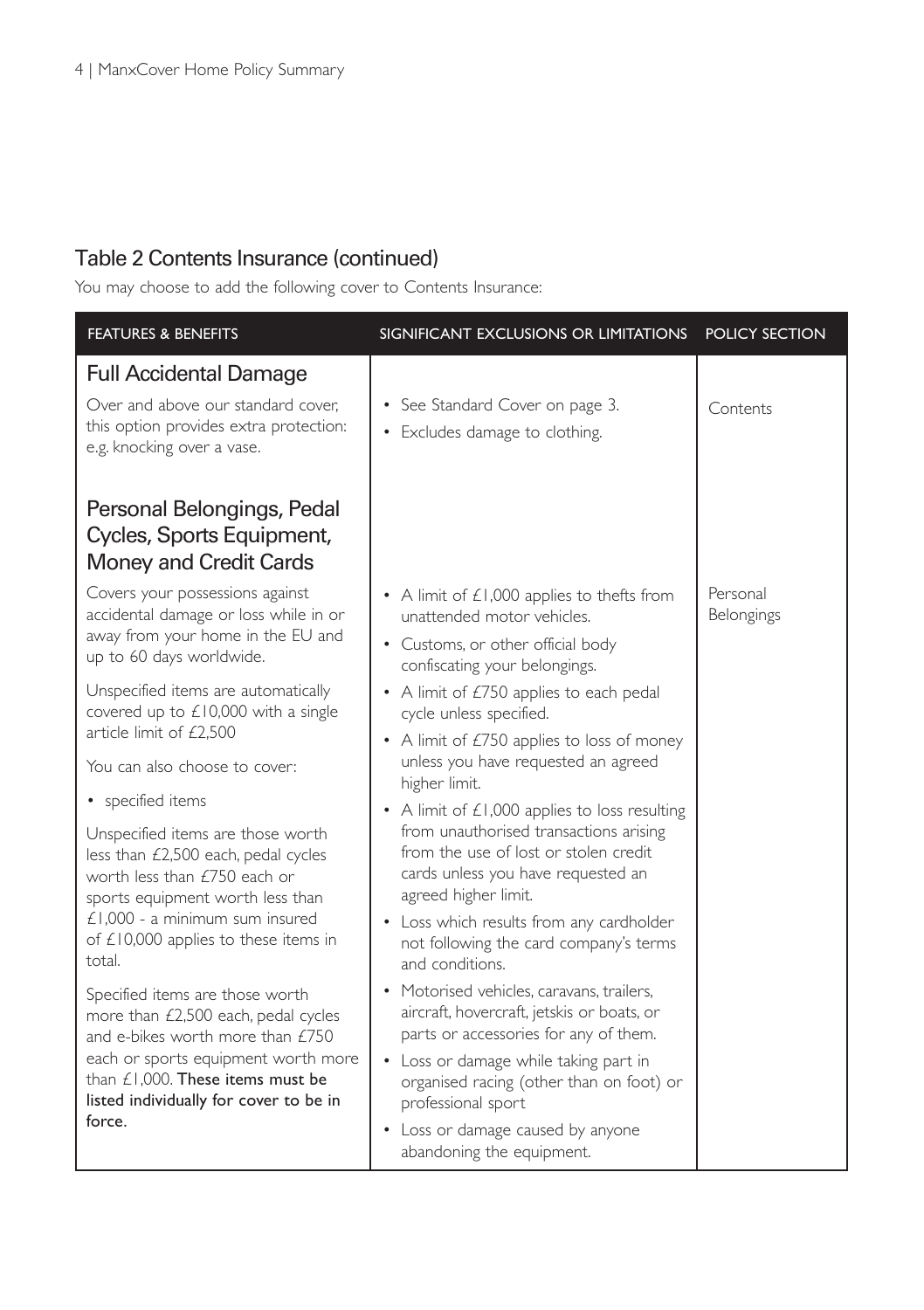#### Table 3 Legal Expenses - optional cover

This may be included when you select Buildings and/or Contents Insurance.

| <b>FEATURES &amp; BENEFITS</b>                                                                  | SIGNIFICANT EXCLUSIONS OR LIMITATIONS POLICY SECTION                                                                                              |                |
|-------------------------------------------------------------------------------------------------|---------------------------------------------------------------------------------------------------------------------------------------------------|----------------|
| Legal Expenses                                                                                  |                                                                                                                                                   |                |
| Gives you and your family up to<br>£50,000 Legal Expenses cover for<br>disputes in relation to: | • Excludes some small claims and<br>those without a reasonable chance of<br>winning.                                                              | Legal Expenses |
| • Personal Injury<br>• Consumer Protection<br>• Residential<br>• Employment<br>Tax              | • Excludes pre-existing disputes and<br>any starting within 90 days unless in<br>connection with a contract starting after<br>cover was taken out |                |

#### Table 4 Home Emergency Assistance

The following benefit is automatically included in your policy:

| <b>FEATURES &amp; BENEFITS</b>                                                      | SIGNIFICANT EXCLUSIONS OR LIMITATIONS POLICY SECTION                       |                              |
|-------------------------------------------------------------------------------------|----------------------------------------------------------------------------|------------------------------|
| Home Emergency Assistance                                                           |                                                                            |                              |
| We'll pay up to £250 for urgent<br>assistance to make your home safe<br>and secure. | Excludes maintenance of your property or<br>damage caused by wear and tear | Home Emergency<br>Assistance |

#### Table 5 General Conditions and Exclusions

The following apply to the policy as a whole regardless of the specific cover you have selected. For full details of these and other exclusions and limits please read the policy document

| <b>GENERAL CONDITIONS AND EXCLUSIONS</b>                                                                                                                                                                                                                 | POLICY SECTION                                                                           |
|----------------------------------------------------------------------------------------------------------------------------------------------------------------------------------------------------------------------------------------------------------|------------------------------------------------------------------------------------------|
| • No cover is provided for wear and tear, maintenance or<br>anything that happens gradually.                                                                                                                                                             | See Sections specified in Tables 1 to 4                                                  |
| • If you leave your home unoccupied for more than<br>60 consecutive days, let it to anyone or use your home, contents<br>or personal belongings for trade, professional or business<br>purposes, some covers will be restricted and some will not apply. |                                                                                          |
| <b>EXCESSES AND LIMITS</b>                                                                                                                                                                                                                               | <b>POLICY SECTION</b>                                                                    |
| • Your policy may be subject to an excess, which is<br>the amount you must pay in the event of a claim.<br>Also, certain claims limits may apply. These will both be shown<br>in your policy schedule.                                                   | See Sections specified in Tables 1 to 4,<br>Cover Limits leaflet and Policy<br>Schedule. |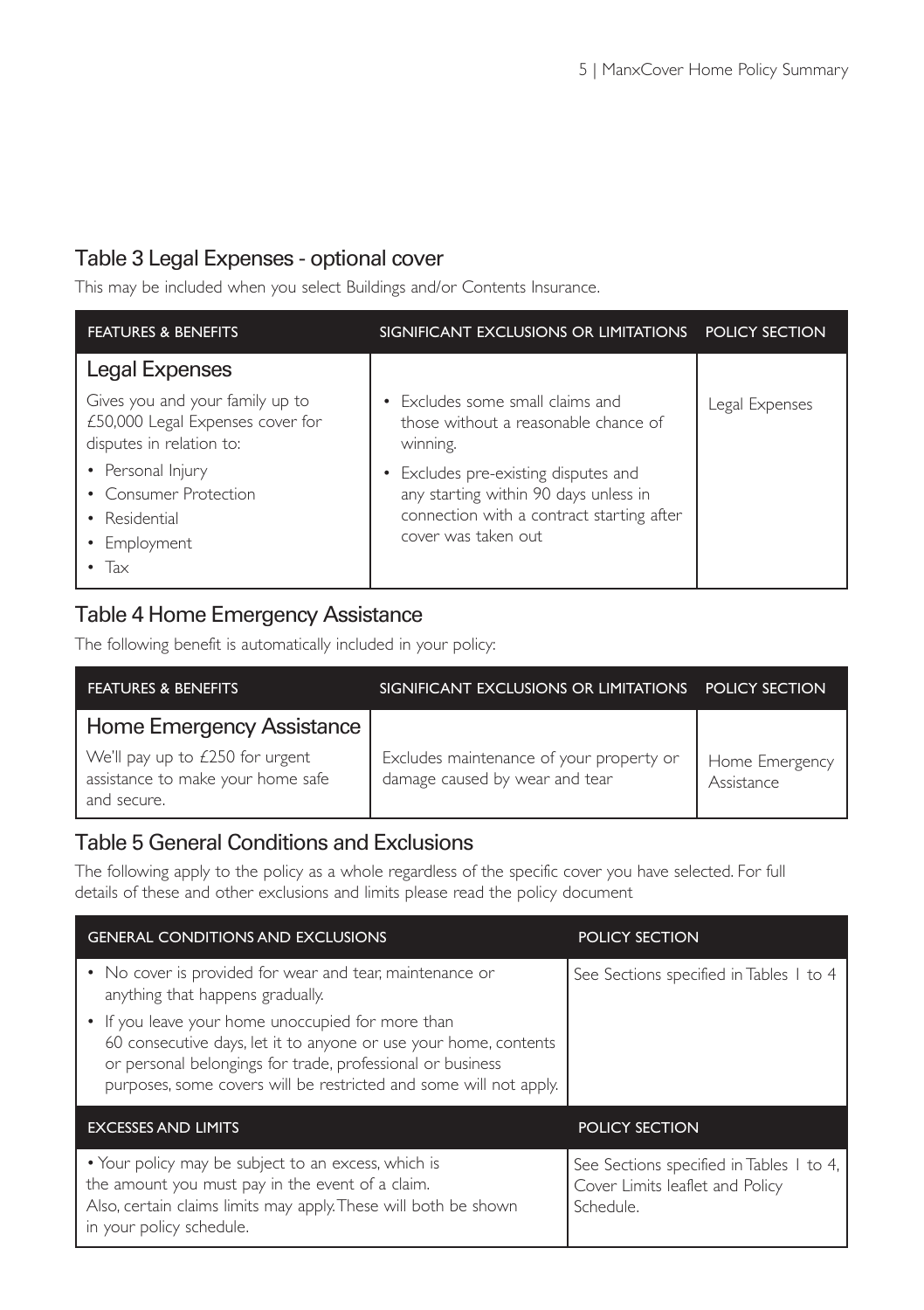# IMPORTANT INFORMATION

### Your right to cancel the policy

If having examined your policy documentation you decide not to proceed with the insurance, you have a statutory right to cancel the policy within 14 days starting on the day you receive the policy documentation.You may cancel this policy by giving us notice in writing or by calling Blackford & Company on 832042. On receipt of your notice, we will refund any premiums already paid, except when you have already made a claim under your policy.

## Making a Claim

Should you wish to claim under your ManxCover Home Insurance policy you should call the Claims Team on 832042 as soon as possible.You must give us any information or help that we may reasonably ask for.You must not settle, reject, negotiate or agree to pay any claim without our written permission. Full details of how to claim are included in the policy document.

## **Complaints**

We aim to give our customers a high standard of service at all times. If you are unhappy with our service for any reason or have any cause for complaint, you should initially raise your concerns with Blackford & Company.They will tell you what they will do to resolve your concerns and how long it will take. In the unlikely event that you remain dissatisfied and wish to make a complaint, please contact the the Complaints Department at

Blackford & Company Insurance Brokers Limited The Old Bank 19 Station Road Port Erin Isle of Man IM9 6AE

If they cannot resolve the matter to your satisfaction, we will provide you with our final response so that you can, if you wish, refer the matter to the Financial Services Ombudsman.

E-Mail: ombudsman@iomoft.gov.im Telephone Number: 01624 686500

If you make a complaint, your right to legal action against us is not affected.

#### Premiums and payments

Premiums are inclusive of Insurance Premium Tax (where applicable).You may pay for your policy either annually or by monthly instalments. Annual premiums may be paid by bank transfer, credit/debit card or by cheque. Monthly instalments can only be paid by direct debit and are subject to a signed acceptable credit agreement. Please ask for further details at the time of payment.

## Renewing your policy

Shortly before each policy renewal date we will tell you the premium and terms and conditions that will apply for the following year. If you wish to change or cancel the cover then please tell us before the renewal date. If you pay by direct debit we will renew the policy automatically and continue collecting premiums unless you notify us that you wish to cancel the policy at least 3 days prior to renewal.

For other payment by cheque or credit/debit card, you must submit a further payment if you wish to renew the policy.

You will have 14 days to cancel the policy after the renewal date and receive a refund of any premiums paid, as described in "Your right to cancel the policy."